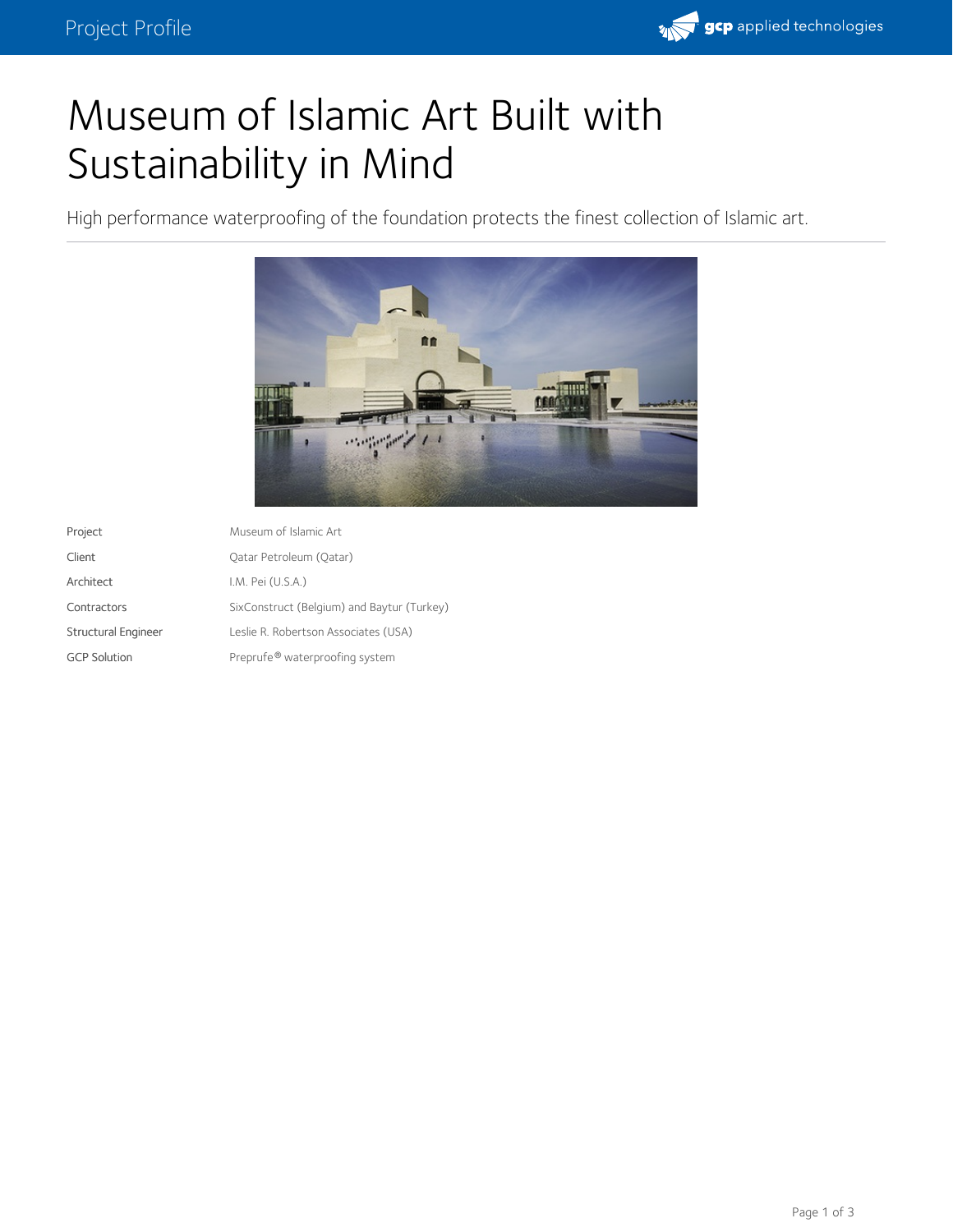

## The Overview

## The Project

Poised at the end of the corniche in the harbour of Doha, Qatar, the Museum of Islamic Art rises majestically from the waters of the Arabian Gulf. Designed by renowned architect I. M. Pei, the museum design includes a striking exterior that conceals one of the finest collections of Islamic art in the world.

Inspired by the Mosque of Ahmed Ibn Tulun in Cairo, it was built through combined efforts. The museum design reflects a modern interpretation of Islamic architecture and mirrors Qatar's cultural vision as a bridge between past and present, east and west.

GCP Applied Technologies brought a multi-national collaboration into this project and coached the partnership formed among an American-based architect, European- and Turkish-based contractors and local site teams.



"...The first step in <sup>a</sup> monumental effort by Qatar to transform itself into the arts and education hub of the Middle East."

The Architect's Journal, UK, 02.05.2009

-